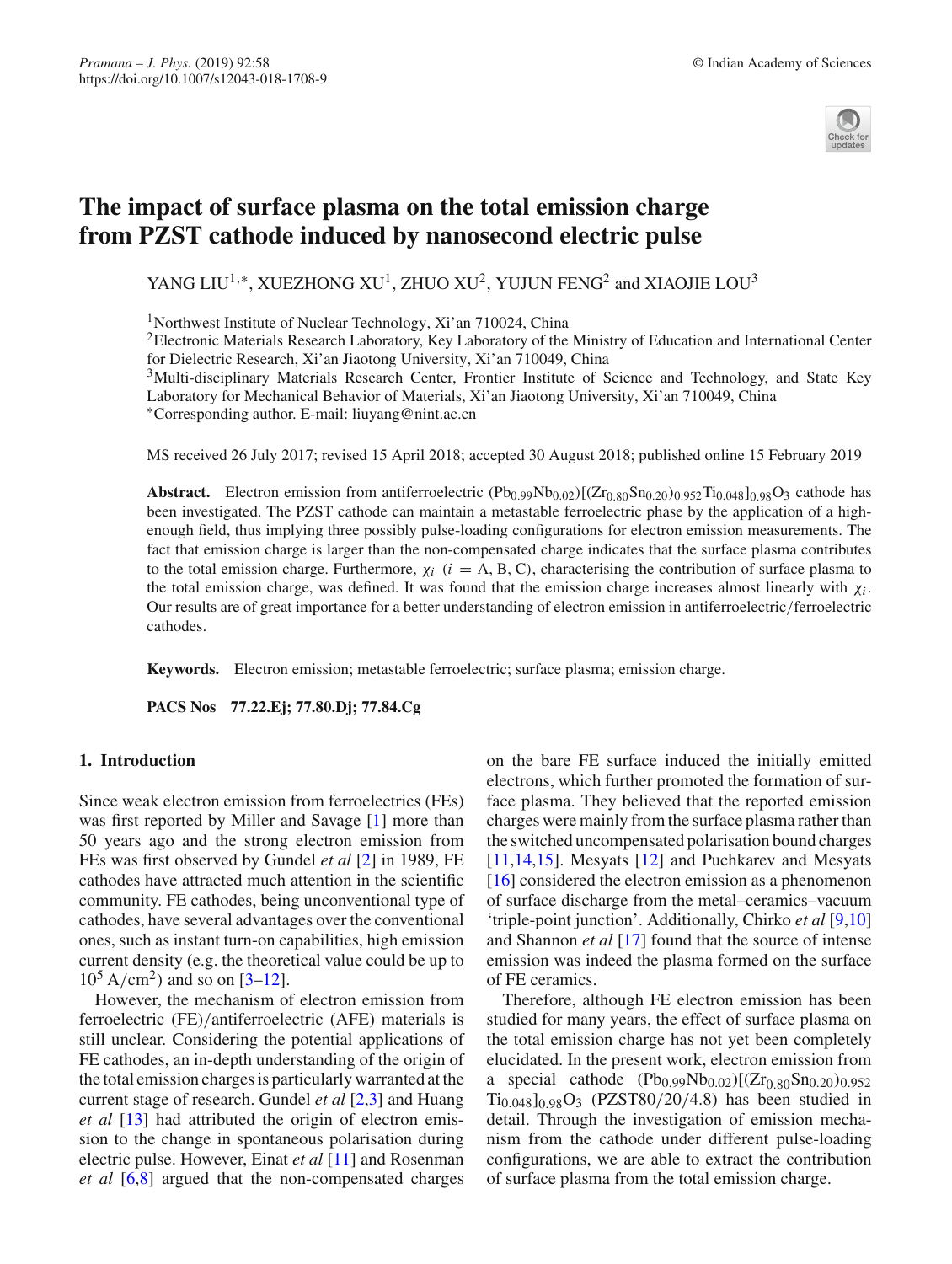### **2. Experimental method**

Polycrystalline ceramics PZST with the stoichiometric formula of  $(Pb_{0.99}Nb_{0.02})[(Zr_{0.80}Sn_{0.20})_{0.952}]$  $Ti<sub>0.048</sub>$  $\log$ O<sub>3</sub> was prepared by the conventional solidstate reaction process. To prevent lead loss during the preparation, an excess 2 wt%  $Pb_3O_4$  was added. The mixed powders were ball milled with  $ZrO<sub>2</sub>$  balls for 24 h and the dried slurry was calcined at 850°C for 2 h. The dry-pressed samples were then sintered at 1300◦C for 3 h in a lead-rich atmosphere to minimise the loss of lead due to volatilisation. In order to measure the electron emission, 0.5 mm PZST ceramic pellets were electroded with a full electrode on one side and a grid pattern on the opposite side, which is described elsewhere  $[18]$ .

The crystal structure of the sintered samples was determined by X-ray diffraction (X' Pert PRO) with CuK<sub>α</sub> radiation. The hysteresis loops ( $P$ –*E* loops) of the PZST ceramics were determined with a sine waveform of 1 Hz in a silicon oil bath at room temperature (25◦C) by using a Sawyer–Tower circuit (TF analyser 2000). The home-designed set-up for measuring the electron emission from PZST cathodes is shown in figure [1](#page-1-0) and the detailed description is given elsewhere [\[18\]](#page-5-14). Note that our electron emission experiment is entirely different from the charge–discharge properties of ceramic capacitors.



<span id="page-1-0"></span>Figure 1. Experimental set-up for measuring electron emission from PZST cathodes.



<span id="page-1-1"></span>**Figure 2.** X-ray diffraction pattern of virgin PZST80/20/4.8 sample in the  $2\theta$  range of  $15^{\circ}$ –70°.

#### **3. Experimental results and discussion**

First of all, as shown in figure [2,](#page-1-1) the X-ray diffraction pattern of the virgin sample shows that virgin PZST80/20/4.8 possesses a pure tetragonal structure, i.e. the initial phase of PZST80/20/4.8 is AFE phase. Figure [3](#page-2-0) shows the first-cycle *P*–*E* loop of the PZST80/20/4.8 ceramics at room temperature, which indicates that the virgin phase of the PZST ceramic is AFE, not FE (see O–A, figure [3\)](#page-2-0). When the loading field is larger than the critical field *E*AFE−FE, the initial AFE phase can be transformed into FE phase (see A–B, figure [3\)](#page-2-0) and maintains FE even though the electric field is removed (see C–D, figure [3\)](#page-2-0). Therefore, this special composition which is neither AFE nor traditional FE, is called metastable FE (see figure [3,](#page-2-0) for more details, please refer to [\[19](#page-5-15)[–21\]](#page-5-16)). In the metastable FE phase, the crucial field *E*AFE−FE can be determined to be 37 kV/cm and its key parameters are shown as follows: the saturated polarisation  $P_s = 38.3 \mu C/cm^2$ , the remnant polarisation  $P_r = 33.3 \mu C/cm^2$  and the coercive electric field  $E_c = 10.3 \text{ kV/cm}$  (see figure [3\)](#page-2-0). Note that *E*<sub>c</sub> is smaller than *E*<sub>AFE−FE</sub>, which is one of the most significant features of the metastable FE ceramics [\[19](#page-5-15)[,20\]](#page-5-17). In the past, it was found that the field-induced FE PZST90/10/4 ceramics could be depolarised into an AFE phase under a shock wave or quasistatic pressure, and therefore could be used in pulse power technology [\[22](#page-5-18)[,23\]](#page-5-19). PZST80/20/4.8 ceramics, whose properties are similar to those of PZST90/10/4, therefore could also find potential applications in shock-activated power devices.

Because of its idiosyncratic phase transition, only one PZST80/20/4.8 cathode can be triggered by three pulse-loading configurations. As shown in figure [4,](#page-2-1)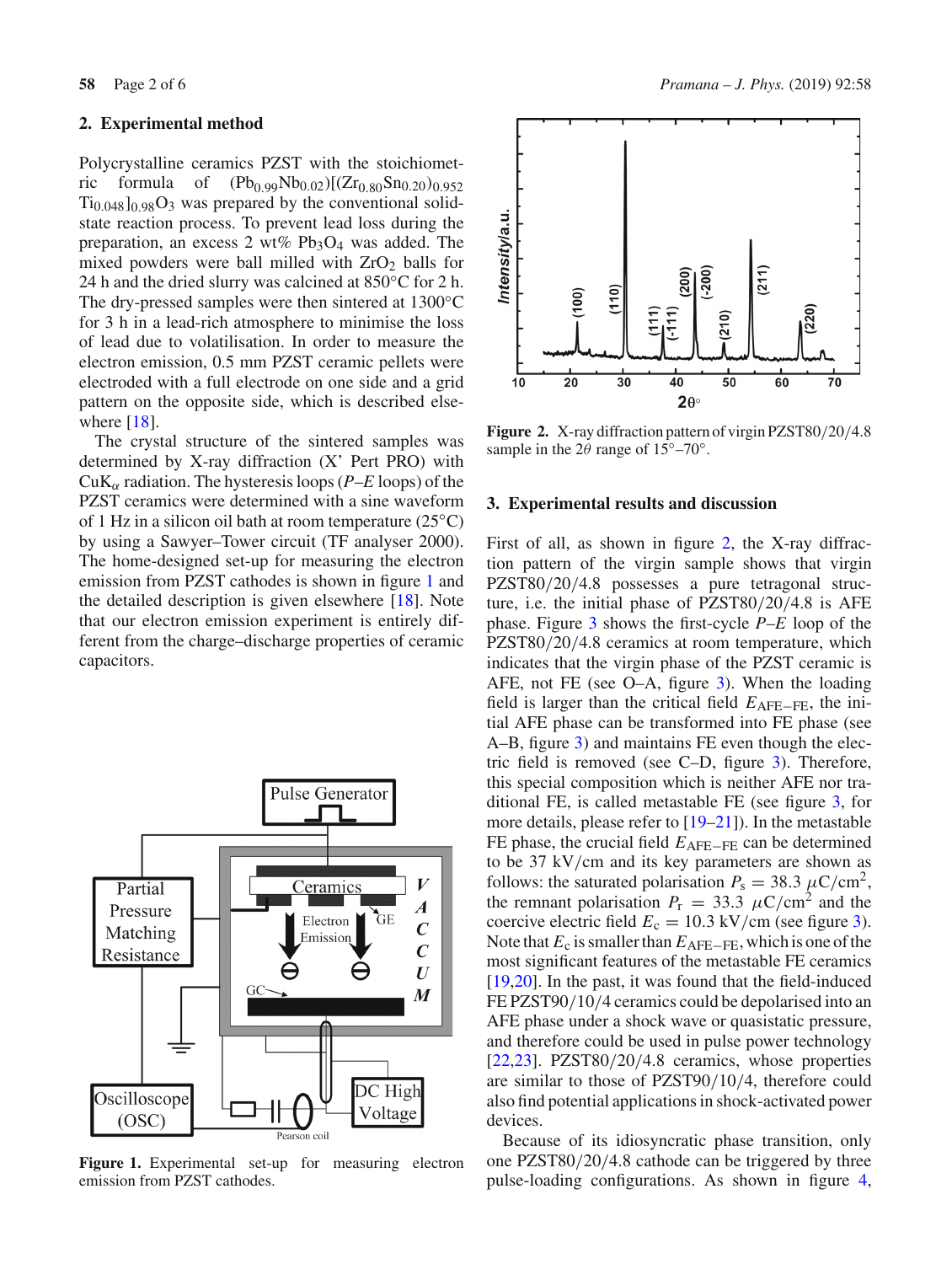configuration A is the one in which PZST80/20/4.8 is in a stable AFE phase (the original phase) under a positive pulse. Configuration B is the one in which PZST80/20/4.8 is in a metastable FE phase after the application of a high-enough electric field. For configuration B, the orientation of the induced FE polarisation and that of the positive triggering pulse point to the same direction, and therefore there is no or less polarisation switching. Configuration C is the same as configuration B except that the orientation of the induced FE polarisation and that of the positive pulse point to the opposite directions. Apparently, polarisation switching induced in configuration C is much more intensive than that in configuration B.

Figure [5](#page-3-0) shows the typical emission current waveforms of the PZST80/20/4.8 cathodes upon the application of a positive triggering pulse of 40 kV/cm in magnitude under configuration A (figure [5a](#page-3-0)), configuration B (figure [5b](#page-3-0)) and configuration C (figure [5c](#page-3-0)). Firstly, our investigation published elsewhere



<span id="page-2-0"></span>**Figure 3.** First-cycle *P*–*E* hysteresis loops of the virgin PZST80/20/4.8 ceramics at room temperature and the corresponding status.

has shown that the electric field at the metal–ceramics– vacuum triple-point can be roughly estimated to be  $E = \varepsilon_r \times U/\delta$ , where  $\varepsilon_r$ , *U* and  $\delta$  are the high-field relative permittivity (not dielectric constant of the ceramic), the triggering voltage and the thickness of the cathode, respectively [\[6](#page-5-6)[,16](#page-5-10)[,18](#page-5-14)]. For the value of high-field relative permittivity, it is demonstrated that configuration C possesses the highest value and configuration A, the smallest value [\[18](#page-5-14)]. A configuration with lower value could be charged quickly, causing the rising edge of the triggering-field waveform to be steeper. In contrast, configuration C with the highest high-field relative permittivity leads to its triggering-field curve increasing gently, not letting the curve to be a perfect square. Secondly, due to surface flashover, one can see a sharp spike in every triggering-field curve. Surface flashover will start immediately at the triple-point junction when the cathode is triggered and the horizontal component of the electric field at the grid electrode may suppress the formation of flashover discharge, which ensures that the actual field seen at the cathode is our preset value [\[4](#page-5-20)[,24](#page-5-21)].

About configuration A, the triggering field of 40 kV/cm is high enough to induce a very rapid macroscopic polarisation at the triple-point junction, leading to the appearance of non-compensated charges near this region [\[18](#page-5-14)[,24\]](#page-5-21). Moreover, we expect that non-compensated charges existing in the triple-point junction can result in a strong electrostatic field at the surface of the cathode, which further induces local field emission and produces primary emission electrons for the formation of surface plasma. After that, the emission electrons induced by non-compensated charges and those from the surface plasma give rise to the formation of the emission peak, as shown in figure [5a](#page-3-0).

For configurations B and C, the cathode is in a field-induced metastable FE phase, which can result in a fast nanosecond polarisation reversal at the falling edge of the triggering pulse [\[8](#page-5-7)]. Therefore, both noncompensated electrons and plasma electrons are pulled



<span id="page-2-1"></span>**Figure 4.** Schematic diagram of three different pulse-loading configurations.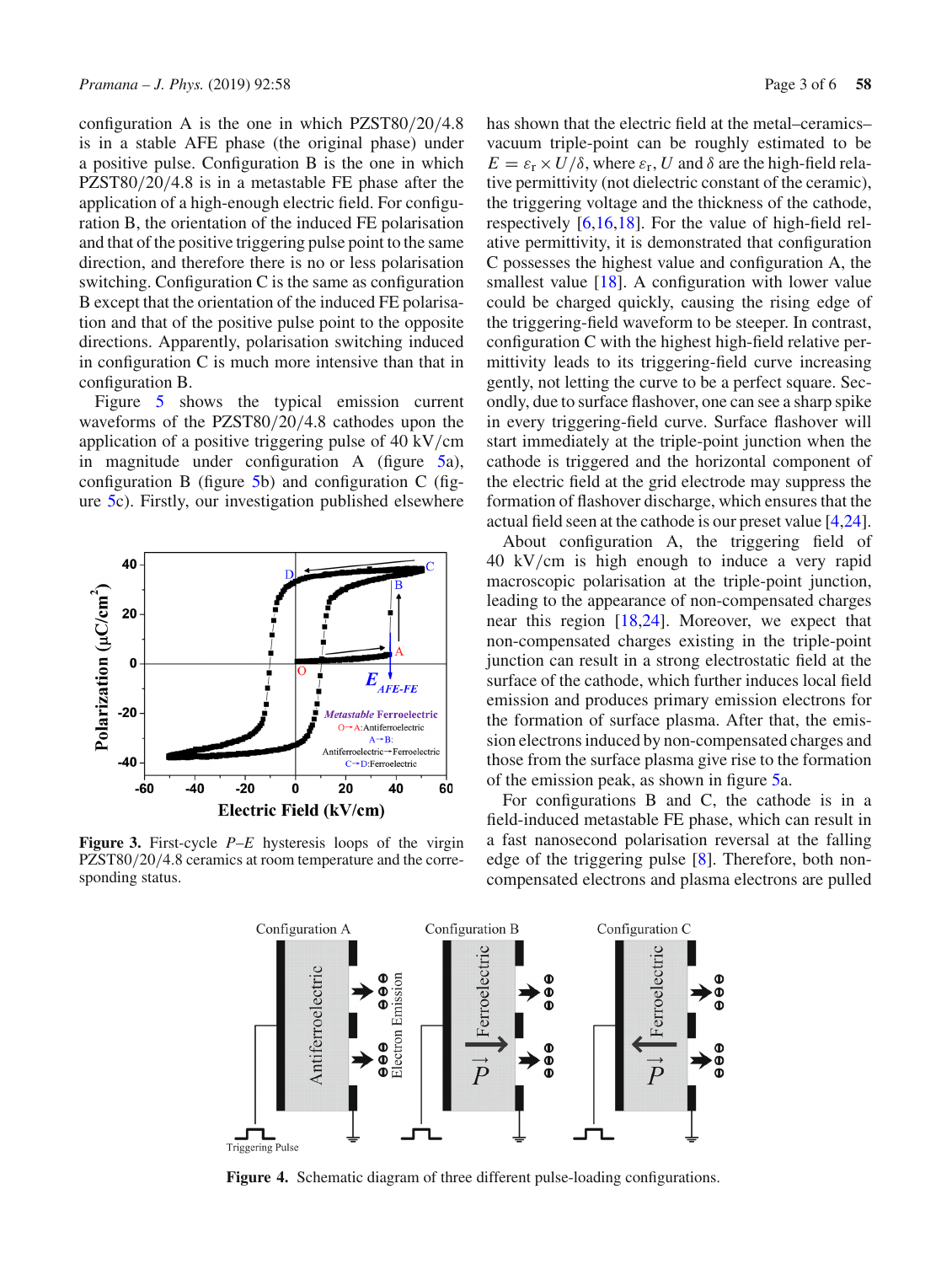

<span id="page-3-0"></span>**Figure 5.** Emission current waveforms induced by applying a positive triggering pulse of 40 kV/cm in magnitude to the rear electrode of the PZST80/20/4.8 cathode under (**a**) configuration A, (**b**) configuration B and (**c**) configuration C.

out from the grid electrode, leading to the formation of electron emission peaks appearing at the end of the triggering pulse (see figures [5b](#page-3-0) and [5c](#page-3-0)). Furthermore, as shown in figures [5b](#page-3-0) and [5c](#page-3-0), the delay time (the time between the emission current peak and the start of the triggering pulse) of 1361 ns in configuration C is smaller than that in configuration B (1426 ns). This may be due to the fact that in configuration C the positive pulse and the spontaneous polarisation point to different directions, which can lead to a large-scale polarisation switching, and consequently more non-compensated charges. And then, more non-compensated charges in configuration C make the electron emission to occur faster than that in configuration B. In conclusion, because of the local field emission in configuration A, its emission current peak locates at the platform area of triggering pulse, and polarisation reversal makes emission current peaks of the other two configurations to appear at the end of the triggering field. Our results and conclusions shown are the same as those previously reported by other researchers [\[8](#page-5-7)[,15](#page-5-9)[,25](#page-5-22)].

The total emission charge, the integral of the emission current waveform over time (see figure [5\)](#page-3-0), is very important for understanding the performance of FE cathodes (which require larger emission charges) and insulators (which require lower emission charges to avoid surface flash-over)  $[26,27]$  $[26,27]$  $[26,27]$ . From figures  $5a-5c$ , the emission charge of each configuration can be obtained: the emission charge of configuration A is  $1.181 \times 10^{-5}$  C, that of configuration B is  $1.353 \times 10^{-5}$  C and that of configuration C is  $1.128 \times 10^{-5}$  C. That is, the total emission charges of three configurations are different though PZST80/20/4.8 with the same composition was tested under the same triggering pulse.

The non-compensated charge  $Q_n$  can be written as

$$
Q_{n} = \Delta P_{i} \cdot S, \qquad (1)
$$

where  $\Delta P_i$  (*i* = A, B, C) is the variation in polarisation during the triggering field in three different configurations and *S* is the effective emission area of the cathode. The effective emission area of FE cathodes is considered to be the area of the bare FE surface with the grid patterned electrode [\[8](#page-5-7)[,16\]](#page-5-10). With respect to  $\Delta P_i$  (*i* = A, B, C), the variation in polarisation induced by unipolar field is  $P_s$  for configuration A,  $P_s - P_r$  for configuration B and  $P_s + P_r$  for configuration C. On the other hand, the triggering field of the triple-point region is much larger than *E*AFE−FE and/or *E*c, the domains at these special regions are prone to reversal during the pulse. Thus,  $\Delta P_i$  (*i* = A, B, C) during the electric pulse can be regarded as

$$
\Delta P_{\rm A} = \eta_{\rm A} \cdot P_{\rm s},
$$
  
\n
$$
\Delta P_{\rm B} = \eta_{\rm B} \cdot (P_{\rm s} - P_{\rm r}),
$$
  
\n
$$
\Delta P_{\rm C} = \eta_{\rm C} \cdot (P_{\rm s} + P_{\rm r}),
$$
\n(2)

where  $\eta_i$  (*i* = A, B, C) represents the ratio of the reversed domains to the total domains in each configuration. The triggering field is weak and short, which could not induce all the polarisation reversal of our cathode, the electric field in the triple-point junction is high enough for polarisation reversal at this special region. That is to say,  $0 < \eta_i$  ( $i = A, B, C \leq 1$ . Moreover, it is obvious that the grid electrode (i.e. the triple-point junction) at any configuration is uniform, which can lead to  $\eta_A = \eta_B = \eta_C$  during the nanosecond pulse.

By comparison, it was found that the total emission charge is larger than non-compensated charges for all the configurations, which indicates that the emission charge is not determined by the non-compensated charge only. It is well known that emission electrons come from two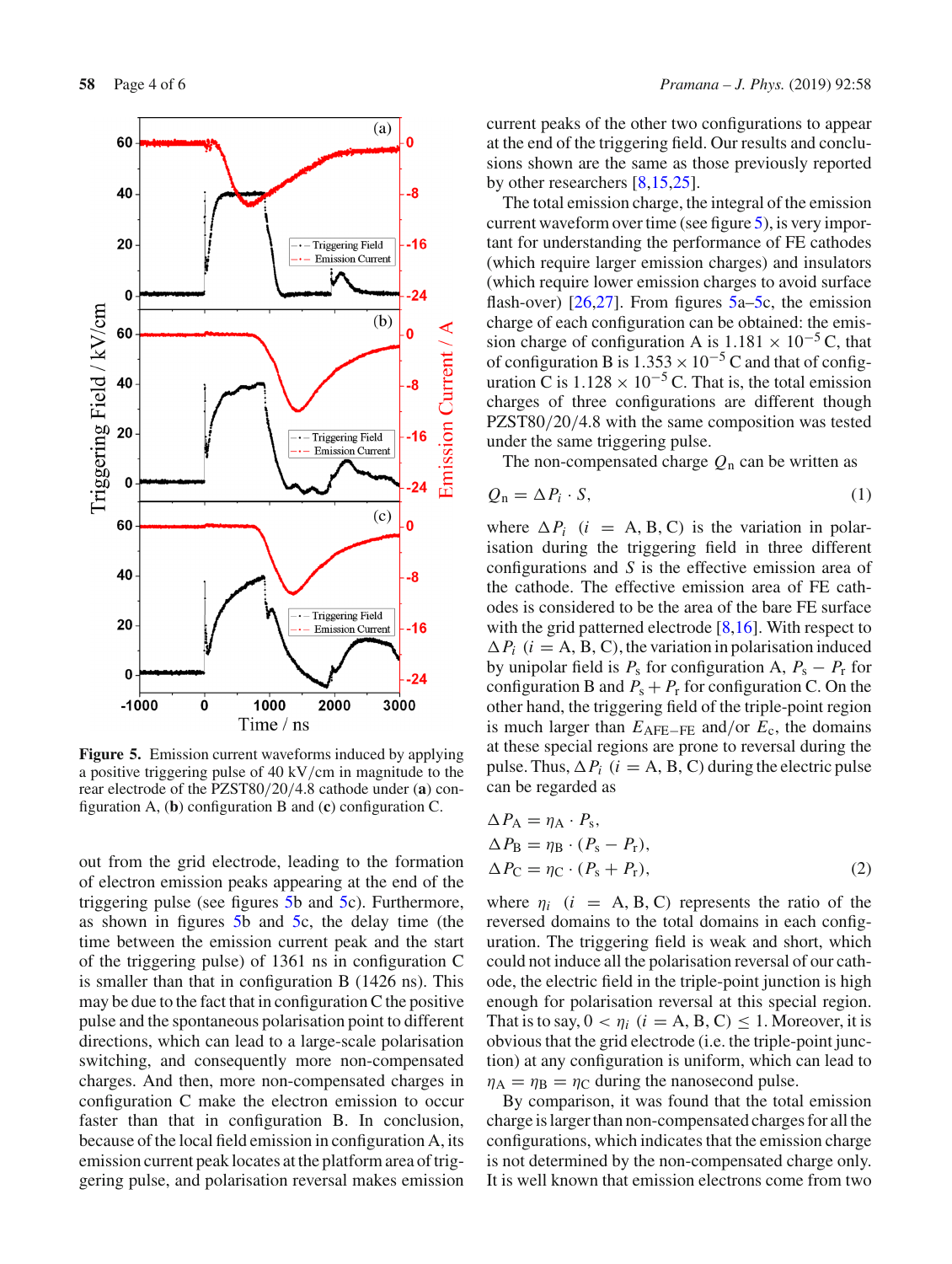sources: (i) non-compensated charges (the amount is determined by polarisation switching) and (ii) surface plasma. It is obvious that priming electron (electron that is first emitted from the cathode) and a tangential electric field can move intense plasma along the dielectric surface, thus the plasma density has no relationship with different pulse-loading configuration mentioned above. In order to evaluate the contribution of surface plasma to the total emission charge, a new parameter  $\chi_i$  ( $i = A, B, C$ ), the ratio of the emission charge originated from the surface plasma to the total emission charge, is defined. Lower  $\chi_i$  means that electron emission is primarily dependent on the non-compensated charge induced by polarisation switching, while higher  $\chi_i$  indicates that emission charges are mainly from the surface plasma to the cathode surface.

This new parameter  $\chi_i$  (*i* = A, B, C) can be expressed as

<span id="page-4-0"></span>
$$
\chi_{A} = \frac{Q_{A} - Q_{n}}{Q_{A}} = \frac{Q_{A} - \Delta P_{A} \cdot S}{Q_{A}}
$$

$$
= 1 - \frac{\eta_{A} \cdot P_{s} \cdot S}{Q_{A}}, \qquad (3)
$$

$$
\chi_{\rm B} = \frac{Q_{\rm B} - Q_{\rm n}}{Q_{\rm B}} = \frac{Q_{\rm B} - \Delta P_{\rm B} \cdot S}{Q_{\rm B}}
$$

$$
= 1 - \frac{\eta_{\rm B} \cdot (P_{\rm s} - P_{\rm r}) \cdot S}{Q_{\rm B}}, \tag{4}
$$

$$
\chi_{\rm C} = \frac{Q_{\rm C} - Q_{\rm n}}{Q_{\rm C}} = \frac{Q_{\rm C} - \Delta P_{\rm C} \cdot S}{Q_{\rm C}}
$$

$$
= 1 - \frac{\eta_{\rm C} \cdot (P_{\rm s} + P_{\rm r}) \cdot S}{Q_{\rm C}}.
$$
(5)

Through the discussion above, we can suppose  $\eta_A$  =  $\eta_B = \eta_C = 1$  so that the analysis is easier. Hence,  $\chi_A =$ 0.514,  $\chi_{\text{B}} = 0.946$  and  $\chi_{\text{C}} = 0.048$  can be obtained through eqs [\(3\)](#page-4-0)–[\(5\)](#page-4-0). In the same manner,  $\chi_A = 0.62$ ,  $\chi_{\text{B}}$  = 0.96 and  $\chi_{\text{C}}$  = 0.23 can be obtained for the PZST90/10/4 cathode [\[18\]](#page-5-14).

Figure [6](#page-4-1) shows the total emission charge  $Q_i$  (*i* = A, B, C) as a function of  $\chi_i$  ( $i = A, B, C$ ) for both PZST80/20/4.8 and PZST90/10/4 cathodes. First of all, one can see that for PZST80/20/4.8 or PZST90/ 10/4,  $χ_B$  is the largest,  $χ_C$  is the smallest and  $χ_A$ sits somewhere in the middle. In configuration A, the AFE–FE phase transition of the PZST cathode produces non-compensated charges for electron emission. Nevertheless,  $\chi_A > 0.5$  indicates that the surface plasma is still the primary source of emission charges in configuration A. In configuration B, however, as the triggering pulse is of the same direction as that of the original polarisation, it only induced very weak polarisation switching, making the surface plasma to be almost the only source of emission charges. Therefore, in



<span id="page-4-1"></span>**Figure 6.** Total emission charge  $Q_i$  ( $i = A, B, C$ ) as a function of  $\chi_i$  ( $i = A, B, C$ ) for the PZST80/20/4.8 and PZST90/10/4 cathodes.

configuration B,  $\chi_B$  is approximately 1. In configuration C, the origin of emission charges is mainly from the non-compensated charges induced by large-scale FE polarisation reversal, and this results in the smallest χ*<sup>i</sup>* .

Then, the results in figure [6](#page-4-1) have been fitted using straight lines. Clearly, one sees that the total emission charge increases almost linearly by increasing  $\chi_i$ . That is to say, the higher  $\chi_i$ , the larger the emission charge will be. The role of surface plasma can be considerably enhanced by minimising the degree of polarisation switching. The observations in this work are useful for finding a way to enhance the total emission charges and may provide deep insight into the origin of electron emission in FE/AFE cathodes. Our findings, therefore, are of great importance for designing FE cathodes with superior properties.

#### **4. Conclusion**

In summary, strong electron emission was successfully obtained with PZST80/20/4.8 ceramics under three pulse-loading configurations. For each configuration, both polarisation switching and surface plasma contribute to the total emission charges. A new parameter  $\chi_i$  ( $i = A, B, C$ ) characterising the contribution of surface plasma to emission charges is defined. It is found that the contribution of surface plasma to electron emission could be significantly enhanced by increasing  $\chi_i$ , which further gives rise to more emission charges (see figure [6\)](#page-4-1). Our results emphasise the important role the surface plasma plays in electron emission, and are of great importance for obtaining a better